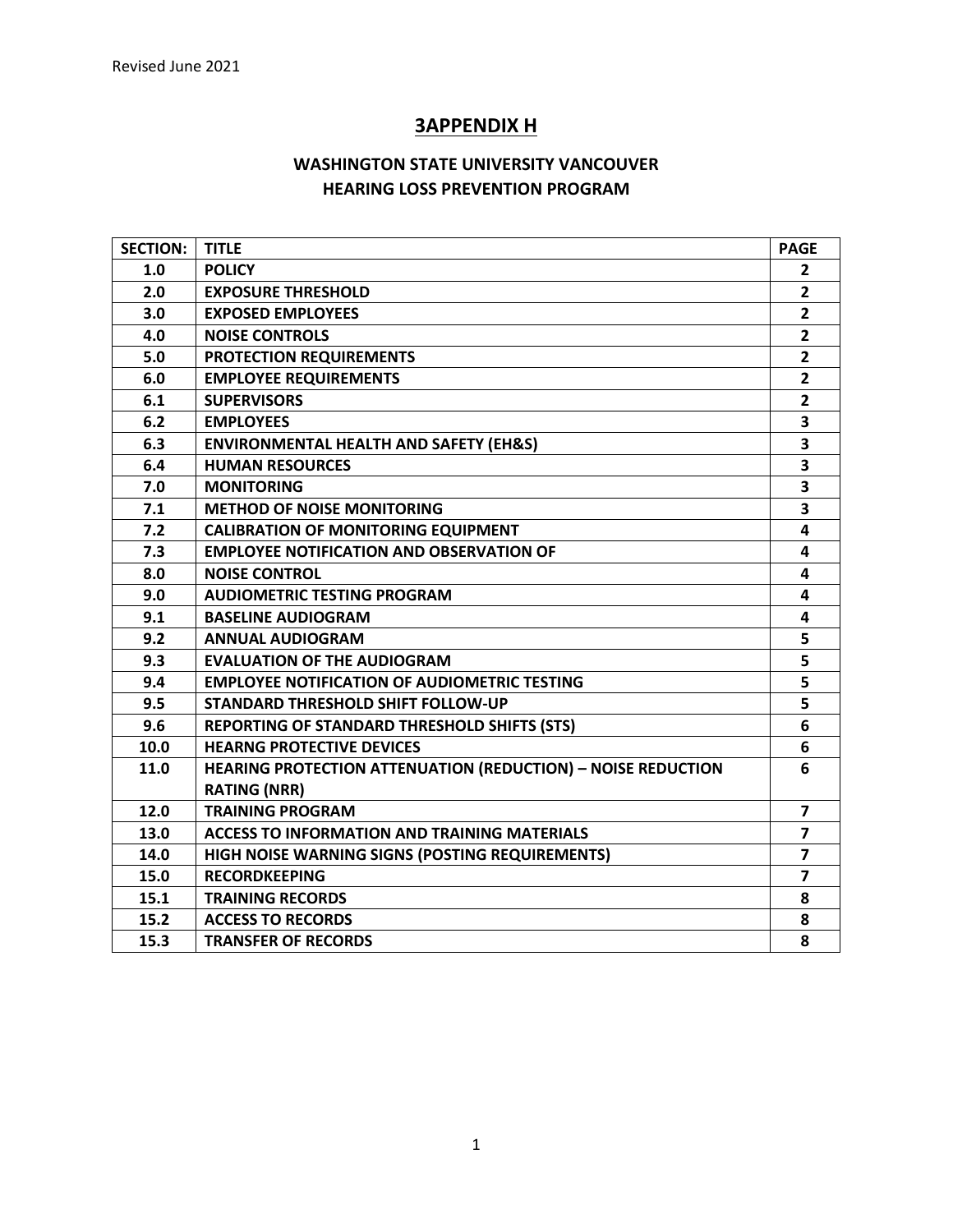# **1.0 POLICY**

University units are responsible for minimizing employee exposure to hazardous noise levels (Hearing Loss Prevention - WAC 296-817).

# **2.0 EXPOSURE THRSHOLD**

Since exposure to noise that equals ls or exceeds the threshold of 8-hour time-weighted average (TWA) of 85dBA (decibels – the "A" weighting scale is potentially hazardous to hearing. Noise exposure levels generated at WSU Vancouver above this decibel level must be limited or eliminated. The "A" weighting scale primarily measures high frequency (>8000 Hertz (Hz) sound which affects humans more than mid and low frequency sounds. As sound is a wave, the term Hertz refers to cycles per second of the noise exposure.

# **3.0 EXPOSED EMPLOYEES**

Each employee exposed to an 8-hour TWA (Time Weighted Averaged) occupation noise of 85dBA or greater without regard to the use of hearing protection is to be provided a hearing protection device, annual audiometic testing and annual training concerning hearing conservation.

# **4.0 NOISE CONTROLS**

Occupational noise exposure above 85dBA (8-hour TWA) are to be reduced using engineering and/or administrative controls. Where these controls are not capable of keeping noise levels below 85dBA, hearing protection is to be supplied to and worn by each affected employee.

#### **5.0 PROTECTION REQUIREMENTS**

Each affected employee must wear hearing protection when Occupational noise exposures exceed 85dBA (Continuous Noise 8-hour TWA) or when noise exposure exceeds 115dBA for pulsed noise emission(s).

#### **6.0 EMPLOYEE REQUIREMENTS**

#### **6.1 SUPERVISORS**

#### **Supervisors are responsible for the following:**

- Ensuring that employees receive and wear appropriate hearing protection when noise exposure exceeds the hearing threshold (see Protection Requirements);
- Requesting noise assessments from Environmental Health and Safety Department (EH&S);
- Requesting additional noise monitoring when processes or procedures change which can affect noise levels;
- Providing hearing conservation annual training opportunities;
- Ensuring annual audiometric testing is performed on affected employees;
- Ensuring appropriate warning signs are posted in high noise areas (>115 decibels);
- Providing EH&S with a list of affected employees;
- Maintaining a record of hearing loss prevention training for employees;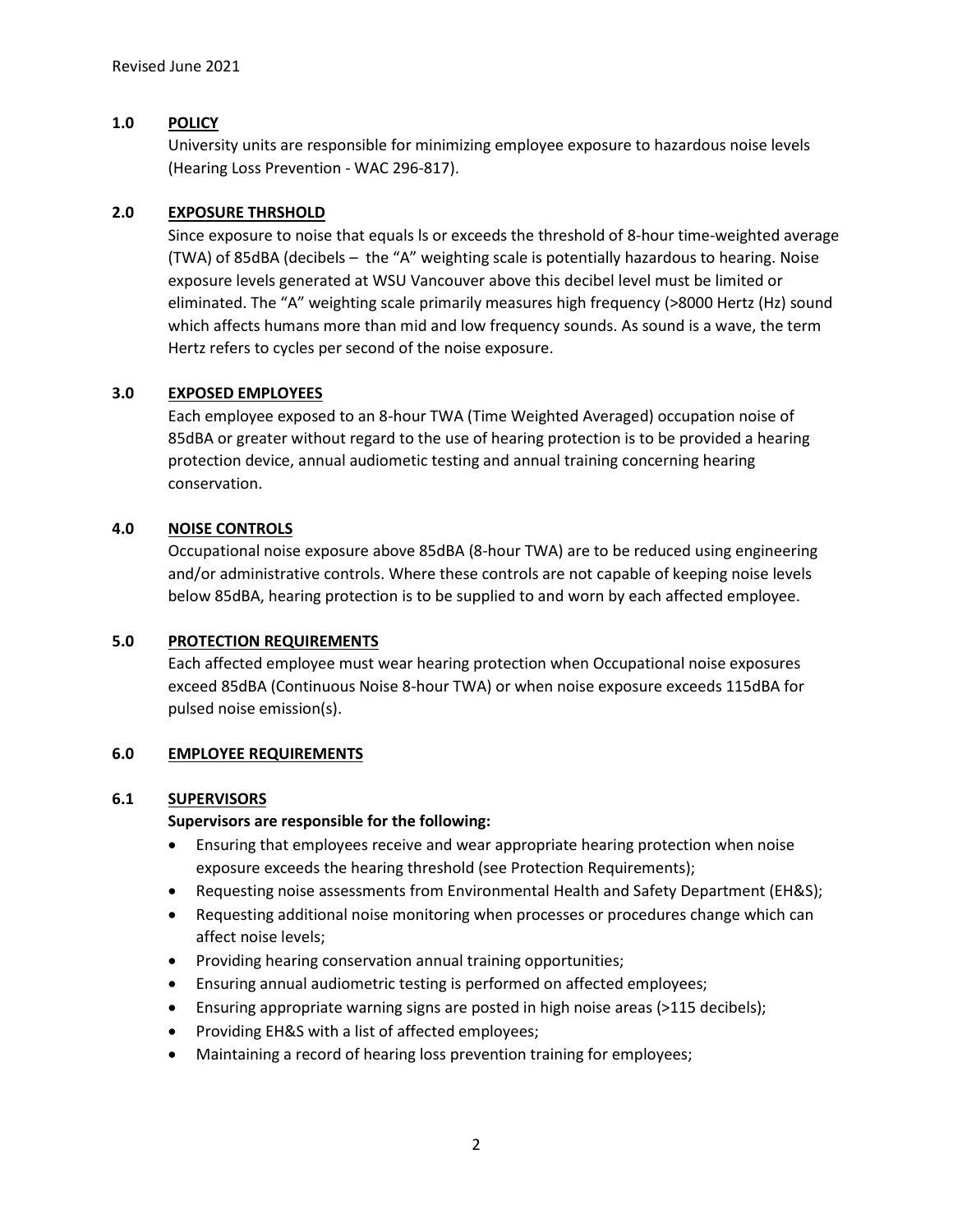Ensuring standard threshold shifts (STS) are reported on the Incident Report Form. (S2.24). An STS is defined by OSHA/WISHA as a change in the hearing threshold relative to the baseline audiogram of an average of 10dB or more at 2000, 3000, or 4000hz in either ear.

# **6.2 EMPLOYEES**

# **Employees are responsible for the following**:

- Wearing appropriate hearing protection when noise exposure exceeds a hearing threshold (see Protection Requirements section)
- Using hearing protection as directed by the supervisor;
- Maintaining hearing protection equipment in good condition;
- Requesting additional noise monitoring when processes or procedures change which affect noise levels.

# **6.3 ENVIRONMENTAL HEALTH AND SAFETY (EH&S)**

- The WSU Vancouver Environmental Health and Safety (EH&S) coordinator is responsible for managing the hearing loss prevention program. Contact the EH&S Coordinator for questions regarding the hearing loss prevention program. EH&S coordinates:
- Noise monitoring;
- Audiometric Testing;
- Hearing Conservation Training.

# **6.4 HUMAN RESOURCES**

WSU Vancouver EH&S will retain all records e which will be supplied to Human Resources upon request.

#### **7.0 MONITORING**

Contact the WSU Vancouver EH&S Coordinator to coordinate sound level monitoring. **Monitoring requirements are as follows:** 

- When reasonable information indicates that any employee's exposure may equal or exceed an 8-hour time-weighted average of 85dBA, WSU Vancouver EH&S will obtain individual or representative exposure measurements for all employees who may be exposed at or above that level;
- The sampling strategy will be designed to identify all employees required to be included in the hearing loss prevention program and to enable the proper selection of hearing protective equipment;
- Where circumstances such as high worker mobility, significant variations in sound level or a significant component of impulse noise exist, WSU will use representative employee sampling strategy to comply with the monitoring requirements of this section unless the WSU Vancouver EH&S coordinator establishes that the area sampling produces equivalent results.

# **7.1 METHOD OF NOISE MEASUREMENT**

Noise Measurements will be performed in compliance with WAC 296-817. Monitoring will be repeated whenever a change in production, process, equipment or controls increase noise exposures to the extent that: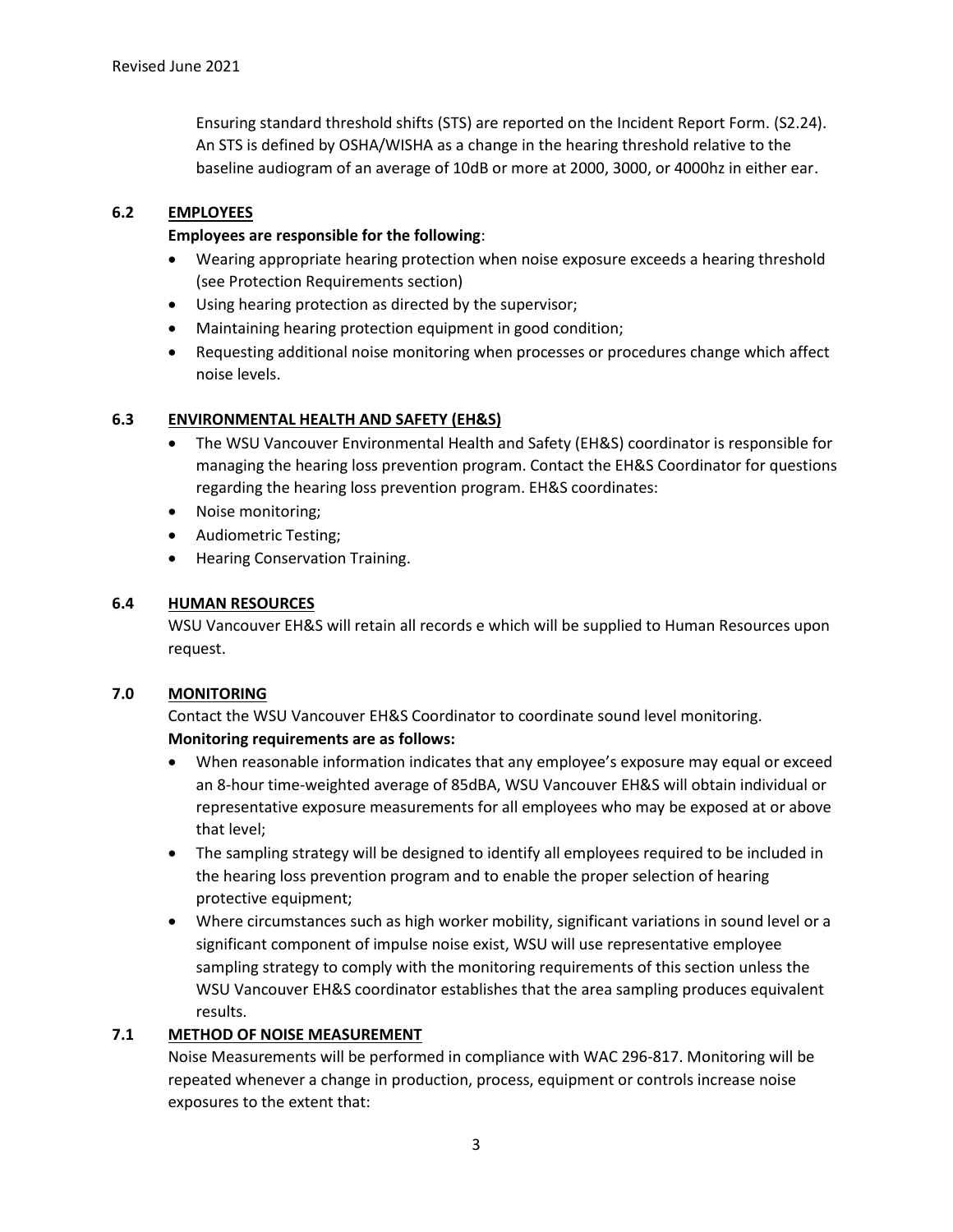- Additional employees may be exposed at, or above an 8-hour time-weighted average of 85dBA *or*;
- The attenuation provided by hearing protectors being utilized by employees may be rendered inadequate to attenuate employee exposure at least to an 8-hour time weighted average of 85dBA or below.

# **7.2 CALIBRATION OF MONITORING EQUIPMENT**

Personal sound dosimeters and sound level meters used to monitor employee noise exposure will be calibrated using the instrument manufacturer's calibration instructions before - and after each day's use.

# **7.3 EMPLOYEE NOTIFICATION AND OBSERVATION OF MONITORING**

WSU Vancouver shall notify each employee exposed at or above an 8-hour time-weighted average of 85dBA of the results of monitoring. Affected employees or their representatives will be provided the opportunity to observe sound monitoring.

# **8.0 NOISE CONTROL**

Whenever employee noise exposures equal or exceed an 8-hour time-weighted average of 90dBA, administrative and/or engineering controls will be utilized to reduce noise exposure. When engineering and administrative controls are not feasible, hearing protection will be provided to affected employees.

Upon request, WSU Vancouver EH&S will prepare and submit a written compliance plan to the Director the Washington Department of Labor and Industries (L&I), or his/her designee. This plan would include a description of the manner in which compliance will be achieved with respect to cited violations and will include proposed abatement methods, anticipated completion dates, and provision for progress reports to the L&I director or their designee.

#### **9.0 AUDIOMETRIC TESTING PROGRAM**

WSU Vancouver has established an audiometric program for affected employees whose exposure equal or exceed an 8-hour time-weighted average of 85dBA. The testing program is provided at no cost to employees, and includes an initial baseline audiogram and annual audiometric testing thereafter. Audiometric tests and testing contractors must meet the specifications in WAC 296-817, and must be able to provide required records as needed. Contact WSU Vancouver's EH&S Coordinator (6-9706) to arrange for testing of affected employees.

#### **9.1 BASELINE AUDIOGRAM**

#### **Baseline audiogram procedures are as follows:**

• An employee's baseline audiogram will be obtained prior to or within 180-days after and employees first exposure to noise at or above a time-weighted average of 85dBA. This will establish for each employee so a baseline comparison can be made against subsequent audiograms can be compared. All audiograms will be performed at a certified facility (not mobile units) to ensure accurate audiogram results.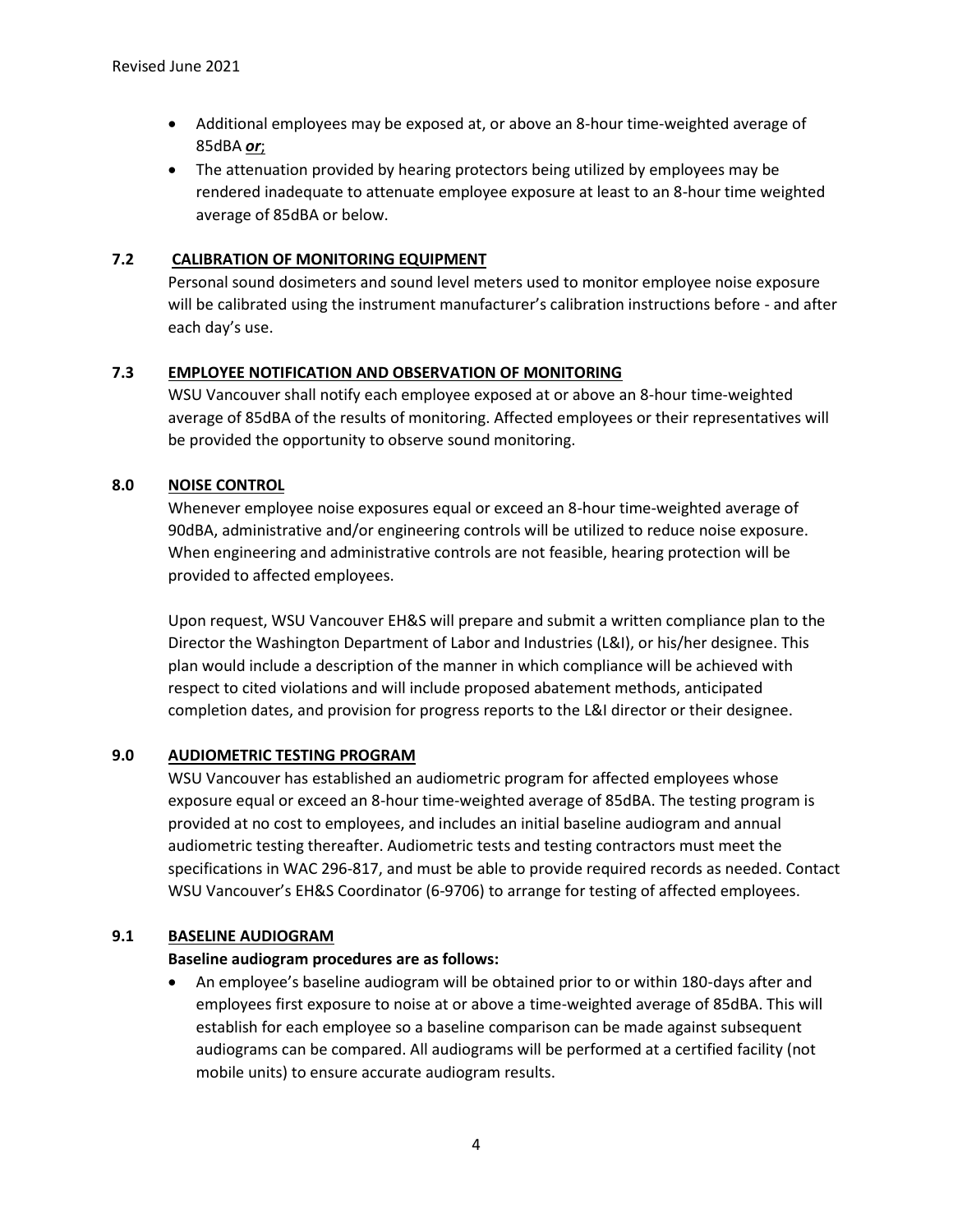- Testing to establish a baseline audiogram will be preceded by at least 14-hours without exposure to workplace noise. This may be accomplished by the use of hearing protectors; however, WSU Vancouver EH&S will notify employees of the need to avoid high levels of non-occupational noise exposure during the 14-hour period immediately preceding the audiometric examination.
- A revised baseline: An annual audiogram may be substituted for the baseline audiogram when, in the judgement of the audiologist, otolaryngologist (ENT), or another qualified physician who is evaluating the audiogram.
- The standard threshold shift a difference of 10dbA or more in the speech recognition frequencies of 2000, 3000, and 4000hz from previous audiograms) revealed by the audiogram is persistent, *or*;
- The hearing threshold shown in the annual audiogram indicates significant improvement over the baseline audiogram.

# **9.2 ANNUAL AUDIOGRAM**

After obtaining the baseline audiogram, a new audiogram is required at least annually (i.e. every 12-month interval) for each employee exposed at or above a time-weighted average of 85dBA. Annual audiometric testing may be conducted at any time during the work shift.

#### **9.3 EVALUATION OF THE AUDIOGRAM**

#### **Audiograms will be evaluated follows:**

• Each employee's will be compared to that employee's baseline audiogram to determine if a Standard Threshold Shift (STS – a loss of 10dB in hearing response from the previous audiogram) has occurred. If the annual audiogram indicates that an employee has suffered a standard threshold shift, WSU may obtain a re-test within 30-days and consider the results of the re-test as the annual audiogram.

An audiologist, otolaryngologist (ENT), or other qualified physician will review audiograms that indicate a Standard Threshold Shift to determine whether there is a need for further evaluation. WSU Vancouver will provide to the person performing the evaluation the following information:

- A copy of the requirements for hearing-loss prevention as set forth in WAC 296-817;
- The baseline audiogram and most recent audiogram of the employee to be evaluated;
- Measurements of background sound pressure levels in the audiometric test room;
- Records of audiometer calibrations.

#### **9.4 EMPLOYEE NOTIFICATION OF AUDIOMETRIC TESTING**

Each affected employee will be informed of the results of his/her audiometric test and whether or not there has been a hearing loss or improvement since the previous audiometric test.

#### **9.5 STANDARD THRESHOLD SHIFT FOLLOW-UP**

If a comparison of an employee's annual audiogram to the baseline audiogram indicates a Standard Threshold Shift exists, WSU EH&S will ensure that employee's:

• Employees not using hearing protection are fitted with hearing protectors, trained in their use and care, and be required to use them;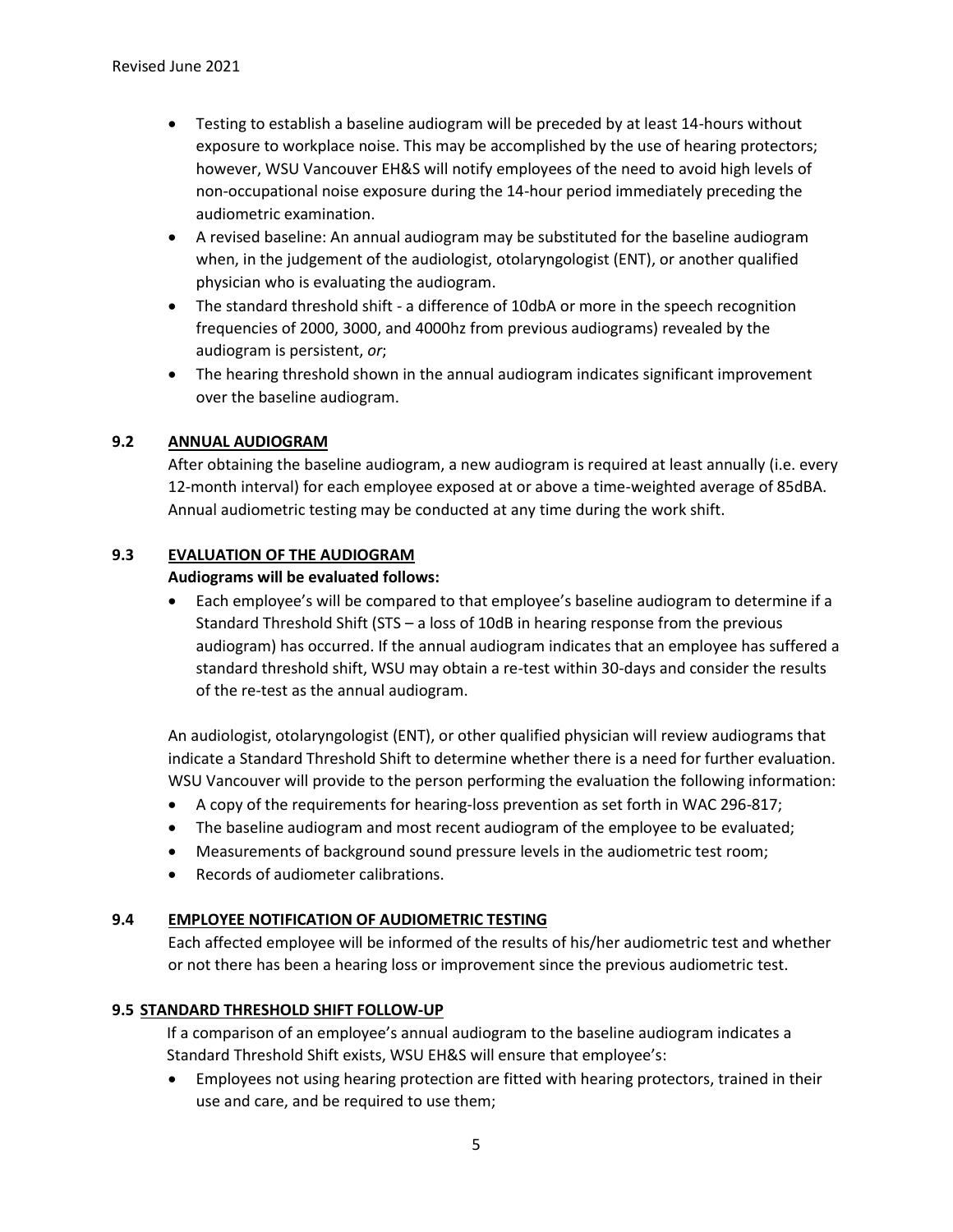- Employees already using hearing protection are refitted and retrained in the use of hearing protectors and provided with hearing protection devises offering greater attenuation;
- Employees are informed in writing within 21-days of the determination, or the existence of a Standard Threshold Shift reduction in hearing capability within 21-days after WSUV EH&S receives the results, (If a vendor doesn't provide the notification service);
- Employees will be referred, at no cost to the employee, for a clinical audiological evaluation or an ontological examination as deemed appropriate. If additional testing is necessary, or if a suspect medical pathology of the ear (as defined in WAC 296-817) is caused or aggravated the wearing of hearing protection devices provide;
- Employees will be informed of the need for an ontological examination if an existing medical pathology of the ear – (unrelated to the use of hearing protective devices provided) is suspected. The individual employees are responsible for the scheduling and associated costs of this exam.

# **9.6 REPORTING OF STANDARD THRESHOLD SHIFTS (STS)**

Report STS to the WSU Vancouver EH&S (6-9706) by means of the Incident Report Form (S2.26).

# **10.0 HEARNG PROTECTIVE DEVICES**

Purchases and selection of hearing protective devices must be approved by supervisors, and have appropriate attenuation ratings. Supervisors will:

- Ensure that a variety of hearing protective devices be made available and worn by employees who are exposed to:
- An 8-Hour time-weighted average of 85dBA or greater;
- (Continuous and/or impact Noise exposures) above 115dBA;
- Ensure employees are trained in the use and care of hearing protective devices provided;
- Replace hearing protective devices as necessary;
- Ensure proper initial fitting to ensure adequate hearing protection is provided;
- Monitor the correct use of all hearing protective devices.

# **11.0 HEARING PROTECTION ATTENUATION (REDUCTION) – NOISE REDUCTION RATING (NRR) Hearing protective devices attenuation procedures are as follows:**

- Hearing protective devices will be evaluated for attenuation of specific noise environments which the protective device will be used by one of the methods described in WAC 296-817; "Methods for estimating the adequacy of hearing protector attenuation" or by other methods if approved by the Director of the Department of Labor and Industries" or their designee;
- Hearing protective devices must attenuated employee exposure at least to a time-weighted average of 85dBA or below;
- The adequacy of hearing protective device attenuation will be re-evaluated whenever employee noise exposures increase to the extent that the hearing will be re-evaluated whenever employee noise exposures increase to the extent that the hearing protective devices initially provided may no longer provide adequate attenuation. More effective hearing protective devices will be provided when necessary.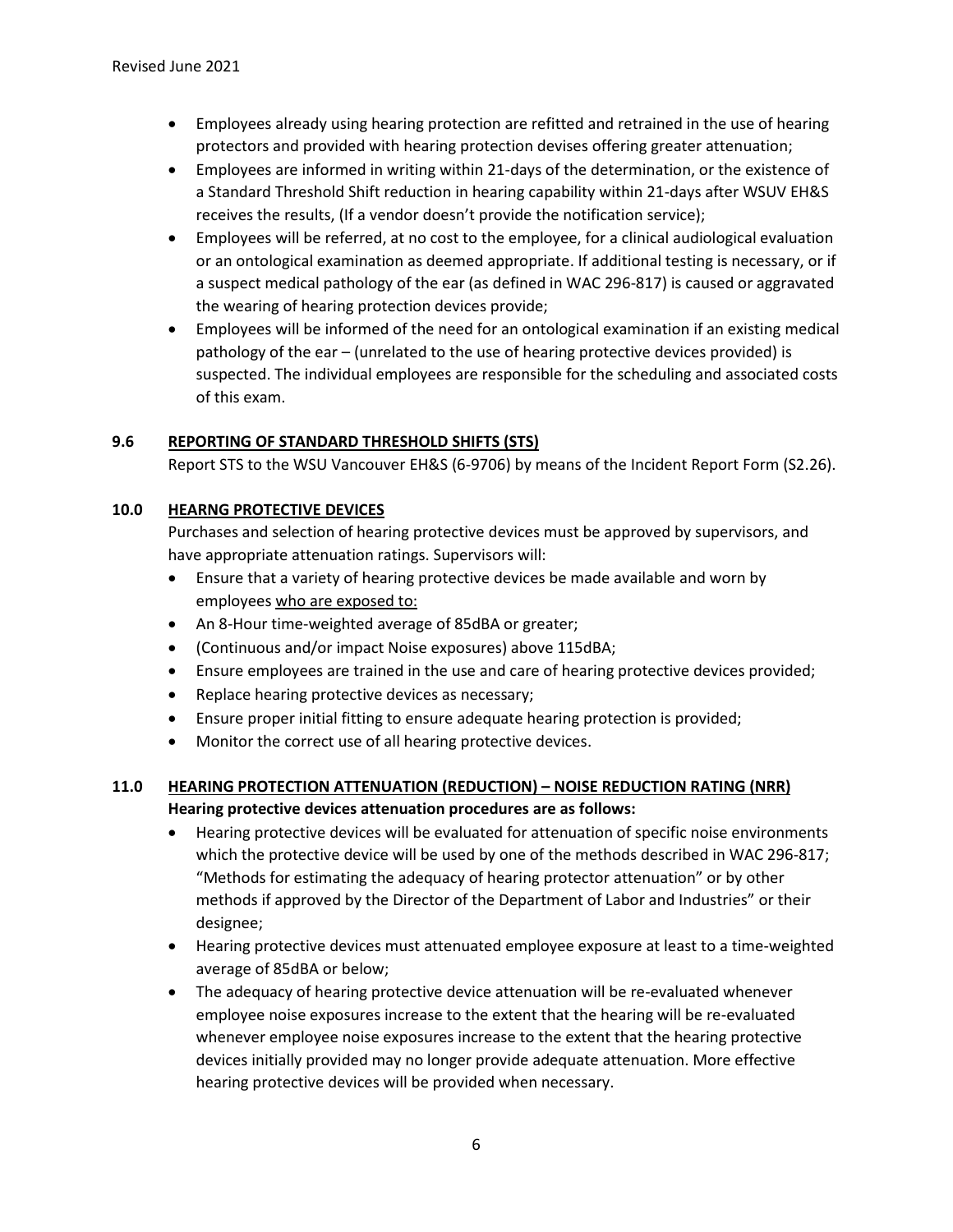# **12.0 TRAINING PROGRAM**

# **Supervisors will ensure that Hearing Conservation training will:**

- Be provided for employees who are exposed to noise at or above an 8-hour time-weighted average of 85dBA;
- Be provided to new hires in the initial employee orientations for affected employees;
- Be repeated annually for each employee included in the Hearing Conservation Program;
- Be updated to be consistent with changes in protective equipment and work processes.
- Including:
- The effects of noise exposure to hearing;
- The purpose, selection, use, fit and care of hearing protectors;
- The purpose of audiometric testing and explanation of the test procedures;
- The right of access to audiometric records as specified in WAC 296-817;
- The locations of WSU Vancouver's Hearing Loss Prevention Program and the Washington State Hearing Loss Prevention Standard.

# **13.0 ACCESS TO INFORMATION AND TRAINING MATERIALS**

#### **Access to information and training materials:**

- A copy of the WISHA Hearing Loss Prevention Standard (WAC 296-817) is available via the WSU Vancouver EH&S Office. It is also available for review by means of the Washington State Labor and Industries (L&I) website;
- Informational materials pertaining to WAC 296-817 supplied to WSU by the Director of L&I will be provided to affected employees;
- WSU Vancouver will provide, upon request to the Director of Labor and Industries all materials related to WSU's Vancouver Hearing Conservation Program and training.

#### **14.0 HIGH NOISE WARNING SIGNS (POSTING REQUIREMENTS)**

Signs will be posted at entrances to or on the periphery of all well-defined work areas in which employees may be exposed to noise levels at or above 115dBA. Signs must indicate that the area is a high noise area and that hearing protective devices must be utilized for entry. A WSU Vancouver specific example of a high noise area would be inside the chiller rooms when operational.

# **15.0 RECORDKEEPING: AUDIOMETRIC TEST RECORDS**

Audiometric test records obtained pursuant to WAC 296-817 will be retained by the WSU Vancouver EH&S Department for the duration of the affected employee's employment and will become part of the permanent personnel file upon separation. The test records will include:

- Employee name and job classification;
- Legible copy of employee audiograms;
- Date of the audiogram testing;
- The name of the (audiogram) examiners name;
- The date of the last acoustic and/or exhaustive calibration of the audiometer;
- The employee's most recent noise exposure assessment;
- Measurements of the background sound pressure levels in audiometric test rooms.